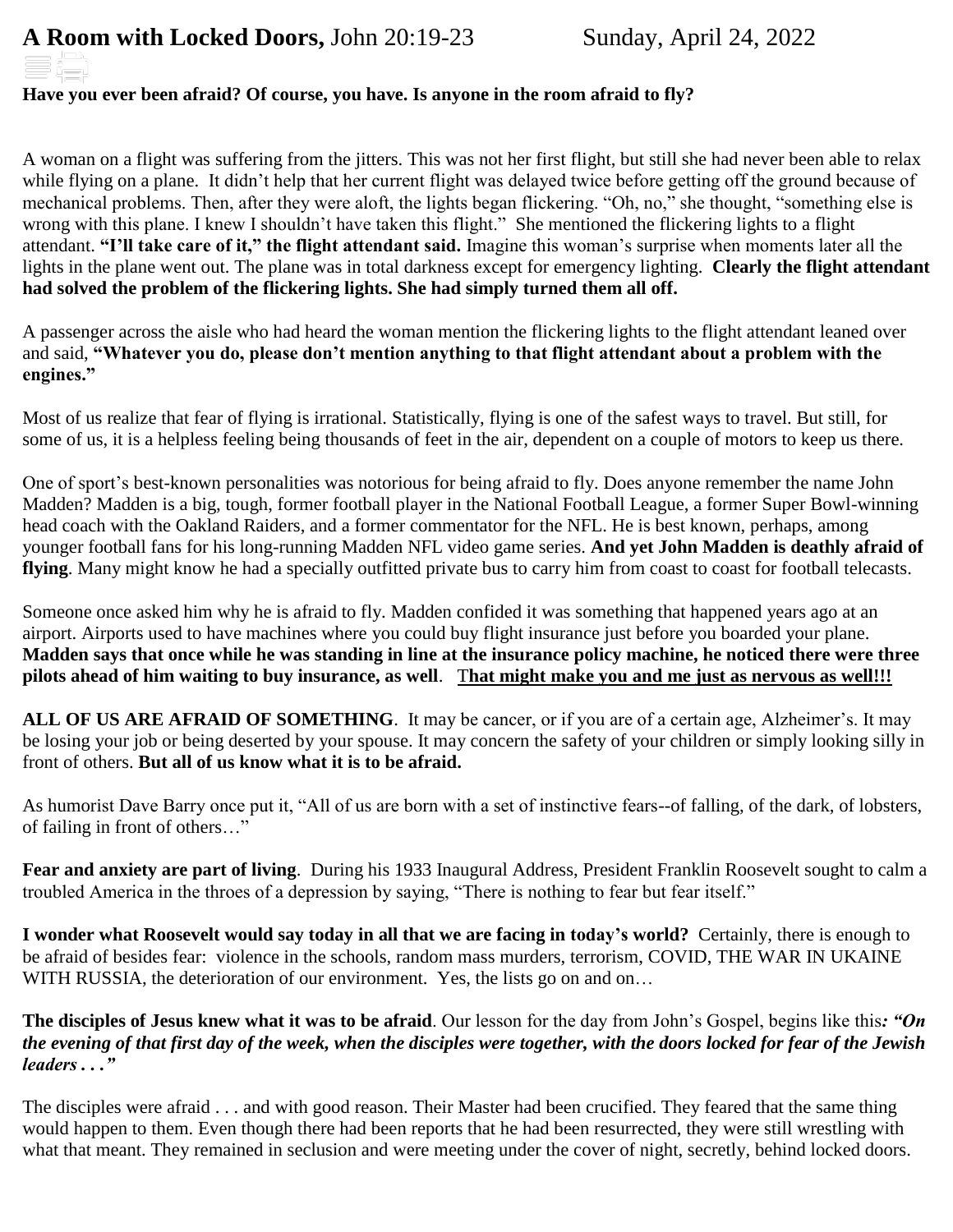**Sometimes, we too live in fear and lock ourselves away behind metaphorically closed doors**. *For the last 2 years we all know what it is like to live behind "LOCKED DOORS."* We might say that the disciples lacked faith but let us put ourselves in their position. They faced imminent danger from the civic and religious authorities. They needed reassurance that everything would be okay. We understand their predicament. There are times we need reassurance as well.

We would like to think that Easter Sunday solved all the disciples' fears and doubts. **It did not**. Over the fifty days after Easter until the Day of Pentecost the disciples struggled mightily to accept the reality of the resurrection. **Experiencing new life did not happen overnight just as it often doesn't happen that way for us either.**

But listen as the story continues, *"On the evening of that first day of the week, when the disciples were together, with the doors locked for fear of the Jewish leaders, Jesus came and stood among them . . ."*

**IN THE MIDST OF THEIR "FEAR AND CONFUSION" CHRIST CAME TO THEM.** Even though the *doors were locked*, **he came and stood among them.** This shows something about the nature of his new resurrected body- walls were no obstacle to him--**but it also instructs us that no matter what walls and doors we hide behind, Jesus is able to come to us with his LOVING CARE.** He is able to reach us behind the walls where we have hidden ourselves. He is able to dispel our fears and meet us right at the point of our need. **Nothing is too difficult for him.**

### **In the midst of their fear and confusion, Christ came to them. If you could hold on to that truth, you could handle most of life's anxieties.**

Dennis Guernsey, in his book *If I'm So Free??How Come I Feel Boxed In?* tells about a psychologist who was watching a little girl come skipping out of a church office on her way back to her classroom. Evidently, she had been sent on an errand by her day school teacher, and she was reporting back to her class as ordered.

The distance from the church office to her classroom was about 100 feet. As she skipped, she chanted a little saying to keep herself in step: *"My mommy loves me . . . my daddy loves me . . . my teacher loves me . . . my grandma loves me . . . God loves me . . . Jesus loves me . . ."* She felt loved, says Dennis Guernsey, 100 feet worth of love.

The psychologist watching her take this journey commented, *"I wish my patients felt just one/tenth of the love she feels. What a difference it would make in their lives."* 

That would be a good CHANT for anyone who is about to succumb to a burden of fear*. "God loves me . . . Jesus loves me . . ."* Nothing can separate us from that love. **Walls can't do it . . . locked doors can't do it . . .** *"neither death, nor life, nor angels, nor principalities, nor things present, nor things to come, nor powers, nor height, nor depth, nor anything else in all creation, will be able to separate us from the love of God in Christ Jesus our Lord"* writes St. Paul in Romans 8:38-39. AND IT IS SO TRUE!!

# **The most potent CURE TO FEAR IS…our FAITH in God.**

**Dr. E. Stanley Jones, one of the great Christians of the twentieth century, put it like this***:* 

*"I see that I am inwardly fashioned for faith and not for fear. Fear is not my native land, faith is. I am so made that worry and anxiety are sand in the machinery of life. Faith is oil. I live better by faith and confidence than by fear and doubt and anxiety. In anxiety and worry my being is gasping for breath. These are not my native air . . . We do not know why it is that worriers die sooner than non-worriers. But that is a fact. But I who am simple of mind think I know," writes E. Stanley Jones. "We are inwardly constructed in nerve and tissue and brain cell and soul for faith and not fear. God made us that way. To live by worry is to live against reality."* 

While the disciples were there cowering behind LOCKED DOORS, Jesus stood among them and said*, "Peace be with you!"* After he said this, he showed them his hands and side. *"The disciples were overjoyed," says the Gospel of John, "when they saw the Lord."*